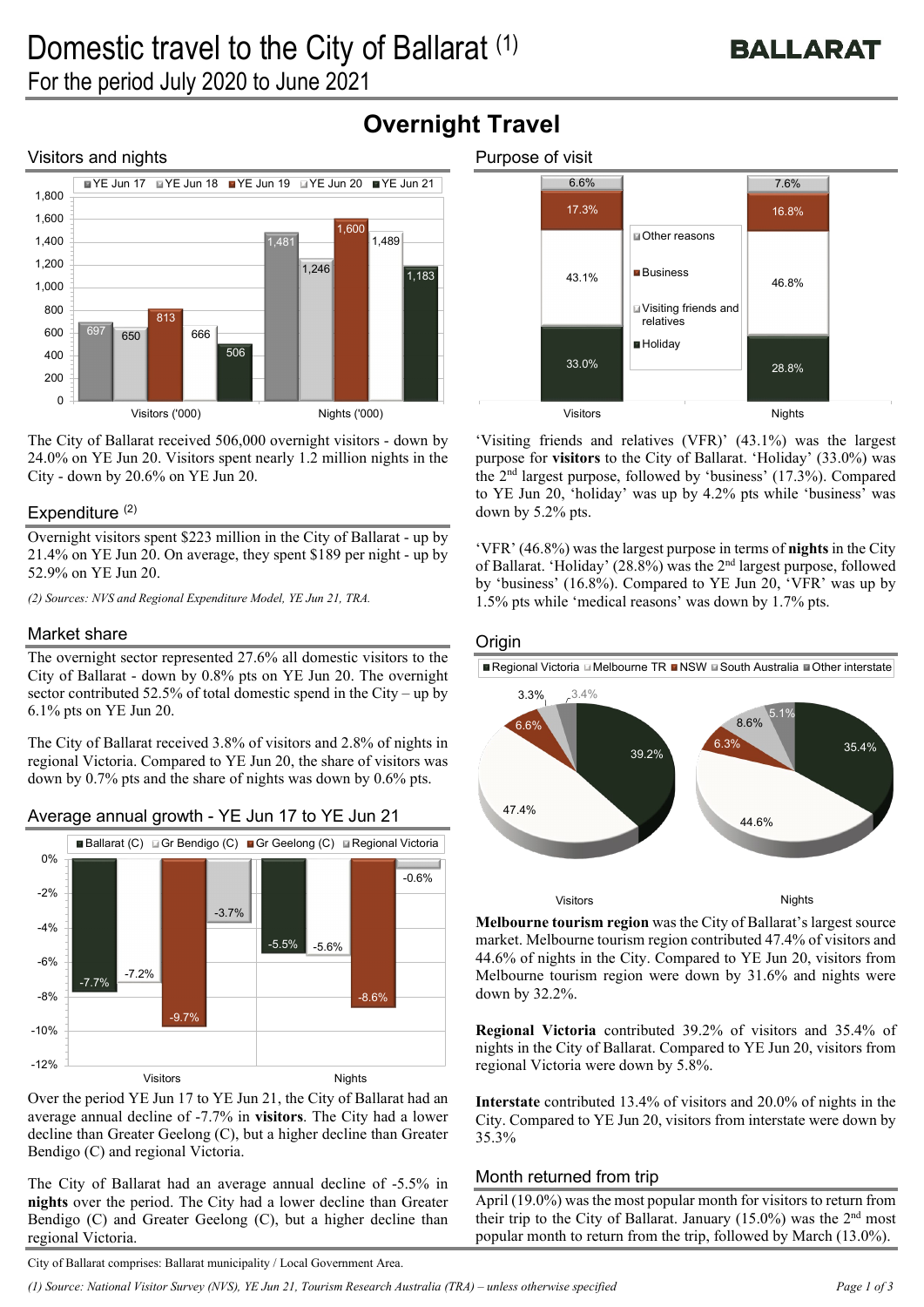15.3%

14.9%

# **Overnight travel (cont)**

Age

## Accommodation



'Friends or relatives property' (49.2%) was the most popular accommodation type used for **nights** in the City of Ballarat. 'Standard hotel or motor inn, below 4 star' (16.7%) was the  $2<sup>nd</sup>$  most popular accommodation used.

#### Length of stay

Visitors stayed on average 2.3 nights in the City of Ballarat - up by 0.1 night on YE Jun 20.

#### **Activities**

'Eat out, dine at a restaurant or cafe' (48.6%) was the most popular activity undertaken by visitors to the City of Ballarat. 'Visit friends and relatives'  $(43.4\%)$  was the  $2<sup>nd</sup>$  most popular activity undertaken, followed by 'sightseeing or looking around' (18.1%) and 'pubs, clubs, discos etc' (16.0%).

## All transport

'Private vehicle or company car' (89.4%) was the most popular transport used by visitors to the City of Ballarat. 'Railway' (3.4%) was the 2nd most popular transport used, followed by 'bus or coach'  $(2.5\%)$ .

## Travel party



'Alone' (33.6%) was the largest travel party description for visitors to the City of Ballarat. 'Adult couple' (23.9%) was the 2nd most common travel party, followed by 'family group' (21.8%).

#### Number of stopovers on trip

Nearly 9/10 (85.3%) visitors to the City of Ballarat had one stopover only on the trip. Nearly 1/10 (7.8%) had two stopovers on the trip.

55 to 64 years 65 years and over



'45 to 54 years' (18.9%) was the biggest age group of visitors to the City of Ballarat. '15 to 24 years'  $(17.9%)$  was the 2<sup>nd</sup> biggest age group, followed by '25 to 34 years' (16.8%).

#### Gender

More visitors to the City of Ballarat were male (58.3%) than female  $(41.7\%)$ .

#### Lifecycle

'Parent with youngest child aged under 15' (22.4%) was the largest lifecycle group of visitors to the City of Ballarat. 'Young or midlife single' (22.4%) was the 2<sup>nd</sup> largest lifecycle group, followed by 'older working' (21.1%).

#### Marital status

More visitors to the City of Ballarat were married or part of a couple (65.6%) than single (33.8%).

#### Employment



'Working full time' (47.9%) was the most common employment status of visitors to the City of Ballarat. 'Working part time' (22.2%) was the 2<sup>nd</sup> most common employment status, followed by 'retired'  $(13.4\%)$ .

#### Annual household income

The average annual household income was \$119,000 amongst visitors to the City of Ballarat. Almost  $\frac{1}{4}$  (24.7%) of visitors had an annual household income of '\$150,000+'.

Note: nearly 3/10 (27.9%) did not provide an income.

Note: Percentage change figures provided in this report do not necessarily represent statistically significant change.